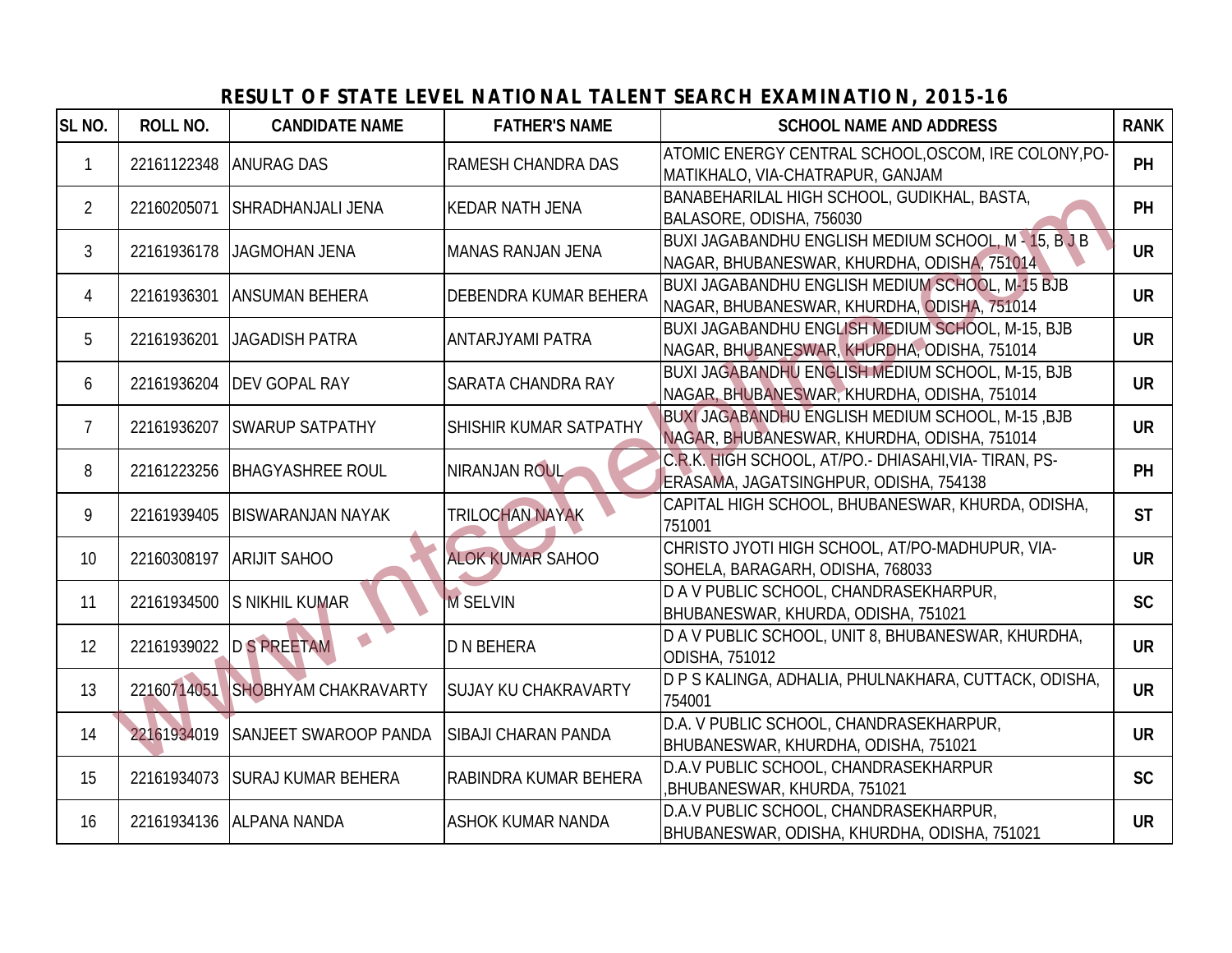#### **SL NO. ROLL NO. CANDIDATE NAME FATHER'S NAME SCHOOL NAME AND ADDRESS RANK** 17 22161939041 RISHABH ROSHAN MALLIK SHYAM SUNDAR MALLIK D.A.V PUBLIC SCHOOL, UNIT-8, NAYAPALI, BHUBANESWAR, KHURDA, ODISHA, 751012 **SC** 18 22161223578 ABHIGYAN HAZARIKA SUSHANT HAZARIKA DA.V PUBLIC SCHOOL,[ENGLISH MEDIUM], P.P.L TOWNSHIP, **PARADEEP, JAGATSINGHPUR, ODISHA, 754141 ST** 19 22161934113 KAUSTUV PRATEEQ BIJAY KETAN SAHOO D.A.V. PUBLIC SCHOOL, AT/POST- SAILASHREE VIHAR, CHANDRASEKHARPUR,BHUBANESWAR, KHURDHA **UR** 20 22161934025 ANURAG MOHANTY BIMAL KUMAR MOHANTY D.A.V. PUBLIC SCHOOL, CHANDRASEKHARPUR, BHUBANESWAR - 751021, KHURDHA, ODISHA, 751021 **UR** 21 22161934101 PRAJJWAL KUMAR DAS BIKRAM KESHARI DAS D.A.V. PUBLIC SCHOOL, CHANDRASEKHARPUR, SAILASHREE VIHAR, BHUBANESWAR, KHURDHA **UR** 22 22161934022 PIYUSH GUPTA BHAGABAT PRASAD GUPTA D.A.V. PUBLIC SCHOOL, CSPUR, CSPUR, BHUBANESWAR, KHURDHA, ODISHA, 751021 **UR** 23 22161938279 ARPAN SARANGI AMBIKA PRASAD SARANGI D.A.V. PUBLIC SCHOOL, POKHARIPUT, POKHARIPUT, AERODROME AREA, BHUBANESWAR, KHURDHA **UR** 24 22161939047 HIMANSHU SHEKHAR DAS PRADEEP KUMAR DAS D.A.V. PUBLIC SCHOOL, UNIT-8, BHUBANESWAR, KHURDHA, ODISHA, 751012 25 22161939028 AMRIT ANWESH SUSHANTA KUMAR BEHERA D.A.V. PUBLIC SCHOOL, UNIT-8, UNIT-8, NAYAPALLI, BHUBANESWAR, KHURDHA, ODISHA, 751012 **UR** 26 22161939036 SWATI MALLICK HRUDANANDA MALLICK D.A.V. PUBLIC SCHOOL, UNIT-VIII, NAYAPALLLI, BHUBANESWAR, KHURDA, ODISHA, 751012 **SC** 27 22161939026 NISHANT PARIDA NAGENDRA KUMAR PARIDA D.A.V. PUBLIC SCHOOL, UNIT-VIII, UNIT-VIII, BHUBANESWAR, KHURDHA, ODISHA, 751012 **UR** 28 22161939053 SUCHI NIQUONA SAHU AMBIKA PRASAD SAHU D.A.V. PUBLIC SCHOOL,, UNIT - VIII, BHUBANESWAR-751012, **EXAMPLE SUBDIVIDUAL**, ONIT - VIII, BROBANESWAR-751012,<br>KHURDHA, ODISHA, 751012 29 22161939156 ALPANA BHUJABALA JAGANNATH BHUJABALA D.A.V. PUBLIC SCHOOL,UNIT-8, UNIT-8,NAYAPALLI,BHUBANESWAR, KHURDHA, ODISHA, 751012 **UR** 30 22161934043 PRATYUSH KUMAR SAHOO NIRANJAN SAHOO D.A.V. PUBLIC SCHOOL. CHANDRASEKHARPUR,BHUBANESWAR **UR** 31 22161935367 KAUSTUV RAY RAMDAS ROY D.M. SCHOOL, UNIT-9, BHUBANESWAR, KHURDHA, ODISHA, **UR**<br>751022 **UR** 32 22161934446 SANDIP MOHAPATRA PURNA CHANDRA MOHAPATRA DAV PUBLIC SCHOOL, CHANDRASEKHARPUR BHUBANESWAR, KHURDA, ODISHA, 751021 2216193879 ABHOYAN HAZARIKA SUSHANT HAZARIKA BAX PARADER MACHINIC SCHOOL INITIALIAN THE UNITSER (WAS THE SULTIMATED VIDEO CHANGER AND CHANGER AND CHANGER AND CHANGER AND CHANGER AND CHANGER AND CHANGER AND CHANGER AND CHA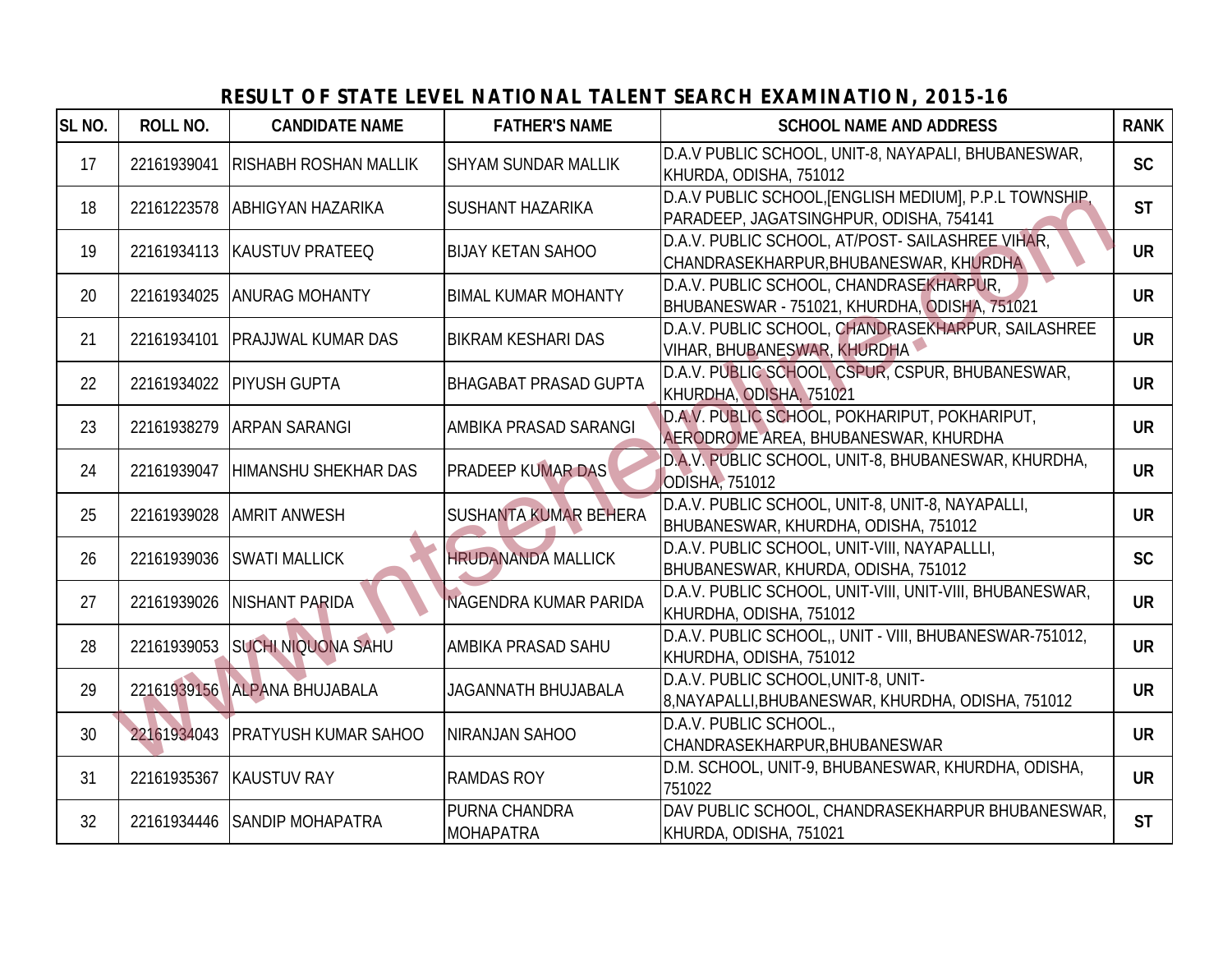#### **SL NO. ROLL NO. CANDIDATE NAME FATHER'S NAME SCHOOL NAME AND ADDRESS RANK** 33 22160101256 NIMESH DASH NILANCHALA DASH DAV PUBLIC SCHOOL , NTPC TTPS, DAV P/S , SECTOR - 3 NTPC TTPS TALCHER THERMAL, ANGUL, ODISHA, 759101 **UR** 34 22161934013 AMRITANSHU NAYAK HARA PRASAD NAYAK DAV PUBLIC SCHOOL, CHANDRASEKHARPUR BHUBANESWAR-751021, KHURDHA, ODISHA, 751021 **UR** 35 22161934007 SANJIT SAHU BISWESWAR SAHU DAV PUBLIC SCHOOL, CHANDRASEKHARPUR, SAILASHREE VIHAR,BHUBANESWAR, KHURDHA, ODISHA, 751021 **UR** 36 22161939056 AMRIT SAHANI VIJAY SAHANI DAV PUBLIC SCHOOL UNIT-8, UNIT-8 BHUBANESWAR, KHURDHA, ODISHA, 751012 37 22162846226 CHIRAG MOHAPTRA CHITTA RANJAN MOHAPTRA DAV PUBLIC SCHOOL, ANAND VIHAR, MCL, BURLA, SAMBALPUR, ODISHA, 768020 38 22161120271 HARSHIT MALLICK KHAGESWAR MALLICK DAV PUBLIC SCHOOL, BERHAMPUR, GOSANI NUAGAON, BERHAMPUR, ODISHA, GANJAM, ODISHA, 760003 **UR** 39 22161934052 ASIS KUMAR ROUT ARABINDA ROUT ARABINDA ROUT ARABINDA ROUT ARABINDA DAV PUBLIC SCHOOL, CHANDRASEKHARPUR, BHUBANESWAR-21, KHURDHA, ODISHA, 751021 **UR** 40 22161934055 ARUN MOHAPATRA SUKANTA KUMAR MOHAPATRA DAV PUBLIC SCHOOL, CHANDRASEKHARPUR, BHUBANESWAR-21, KHURDHA, ODISHA, 751021 **UR** 41 22161934061 SUMAN ACHARYA SANDEEP ACHARYA DAV PUBLIC SCHOOL, CHANDRASEKHARPUR, BHUBANESWAR-21, KHURDHA, ODISHA, 751021 **UR** 42 22161934004 PRAYASH KUMAR SAHOO PRATAP CHANDRA SAHOO DAV PUBLIC SCHOOL, CHANDRASEKHARPUR, BHUBANESWAR-21, KHURDHA, ODISHA, 751021 **UR** 43 22161934091 PRAJWAL KUMAR SAHU BALARAM SAHU DAV PUBLIC SCHOOL, CHANDRAEKHARPUR, SAILASHREE VIHAR,BHUBANESHWAR, KHURDHA, ODISHA, 751021 **UR** 44 22161934482 DEEPAK MAHAPATRA PRADEEP KUMAR MAHAPATRA DAV PUBLIC SCHOOL, CHANDRASEKHARPUR SAILASHREE VIHAR, BHUBANESWAR, KHURDHA, ODISHA, 751021 **UR** 45 22161934076 AMITAPRAJNA MALLIK BRAJA KISHORE MALLIK DAV PUBLIC SCHOOL, CHANDRASEKHARPUR, SAILASHREE VIHAR, BHUBANESWAR-21, KHURDHA, ODISHA, 751021 **UR** 22161934497 ANUBHAV SABOTH PRASANT KUMAR SABOTH DAV PUBLIC SCHOOL, CHANDRASEKHARPUR, SAILASHREE VIHAR, BHUBANESWAR, KHURDHA, ODISHA, 751021 **UR** 47 22161934049 SAMBIT KUMAR BHUYAN SUMANTA KUMAR BHUYAN DAV PUBLIC SCHOOL, CHANDRASEKHARPUR, SAILASHREE VIHAR; BHUBANESWAR-751024, KHURDHA **UR** <sup>48</sup> <sup>22161934028</sup> PRATIK KUMAR ROUT GIRISH CHANDRA ROUT DAV PUBLIC SCHOOL, CHANDRASEKHARPUR, BHUBANESWAR, KHURDHA **UR** 22161934017 SAMRTANSHU NAYAK HARA PRASAD NAYAK BOV PUBLIC SCHOOL CHANDRASTKHARPUR, BIUBANESWAR<br>22161934007 SANUT SAHU BISWESWAR SAHU DAVIPULIC SCHOOL CHANDRASTRARPUR, SAILASHREE<br>22161934002 CHIRA MOHAPTRA CHITTA RANIAN MOH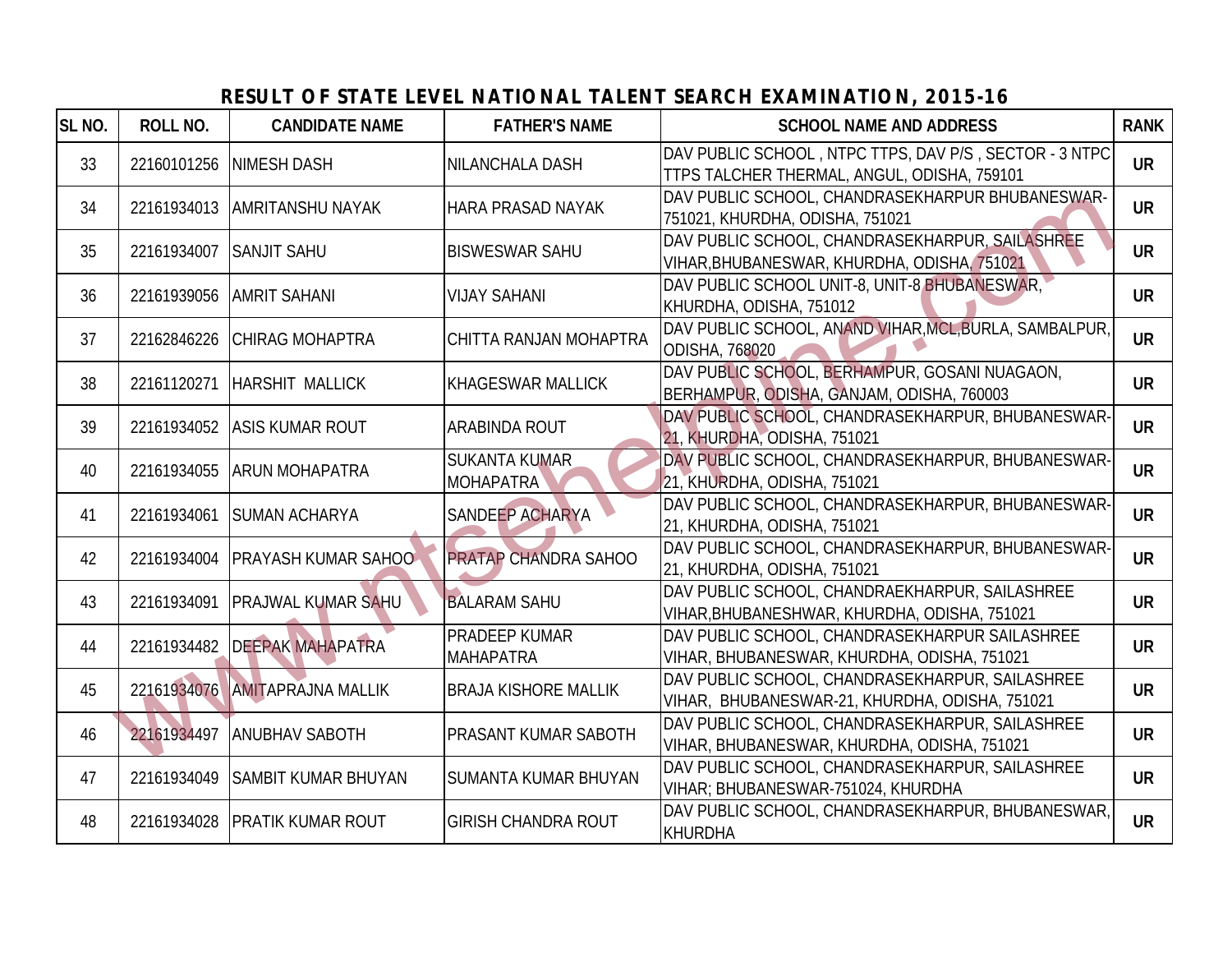#### **SL NO. ROLL NO. CANDIDATE NAME FATHER'S NAME SCHOOL NAME AND ADDRESS RANK** 49 22160101374 HRUSIKESH NISHANK PRASANT KUMAR NISHANK DAV PUBLIC SCHOOL, JAGANNATH AREA, AT/PO.-DERA, TALCHER, ANGUL, ODISHA, 759103 **UR** <sup>50</sup> <sup>22162846244</sup> ABHISHEK KEJRIWAL ARUN KUMAR KEJRIWAL DAV PUBLIC SCHOOL, MCL ANAND VIHAR,BURLA, SAMBALPUR, ODISHA, 768020 51 22160101419 AMEETESH SHARMA AMIYA NATH SHARMA DAV PUBLIC SCHOOL, MCL, KALINGA AREA, KALINGA AREA, NS NAGAR, BHARATPUR, ANGUL, ODISHA, 759148 **UR** 52 22161938381 ASHUTOSH SITHA ARIKHITA SITHA DAV PUBLIC SCHOOL, POKHARIPUT, BHUBANESWAR, KHURDA, ODISHA, 751020 <sup>53</sup> <sup>22161938196</sup> SARTHAK BEHERA GOPAL KRUSHNA BEHERA DAV PUBLIC SCHOOL, POKHARIPUT,BBSR., KHURDHA, ODISHA, 751020 <sup>54</sup> <sup>22161934626</sup> SPANDAN SENAPATI SANTOSH KUMAR SENAPATI DAV PUBLIC SCHOOL, CHANDRASEKHARPUR, BHUBANESHWAR, KHURDHA, ODISHA, 751021 **UR** 55 22161934163 AMLAN NAYAK GOLAK CHANDRA NAYAK DAV PUBLIC SCHOOL, CHANDRASEKHARPUR, BHUBANESWAR, KHURDHA, ODISHA, 751021 56 22161939050 SUBHAM DAS SAROJ KUMAR DAS DAV PUBLIC SCHOOL, UNIT-8, BHUBANESWAR, KHURDHA, ODISHA, 751012 <sup>57</sup> <sup>22161939021</sup> RHIABSSCON DEVISS LENKA RANJAN KUMAR LENKA DAV PUBLIC SCHOOL, UNIT-8, BBSR, KHURDHA, ODISHA, <sup>751012</sup> **UR** <sup>58</sup> <sup>22161939033</sup> ABHILASHA SENAPATI KISHORE CHANDRA SENAPATI DAV PUBLIC SCHOOL, UNIT-8, UNIT-8 NAYAPALLI BHUBANESWAR, KHURDHA, ODISHA, 751012 **UR** 59 22161934034 AISHWARYA NANDA SUSANTA KUMAR NANDA DAV PUBLIC SCHOOL, CHANDRASEKHARPUR, AT/PO-SAILASHREE VIHAR,BHUBANESWAR, KHURDHA **UR** <sup>60</sup> <sup>22161934428</sup> SMRUTI SMARAKI DASH RAMESH CHANDRA DASH DAV PUBLIC SCHOOL,CHANDRASEKHARPUR, BHUBANESWAR, KHURDHA, ODISHA, 751021 <sup>61</sup> <sup>22161938207</sup> OMKAR ANUSTOOP JAYANTA KUMAR BISWAL DAV PUBLIC SCHOOL,POKHARIPUT, POKHARIPUT,BBSR-20, KHURDHA, ODISHA, 751020 **UR** <sup>62</sup> <sup>22161939062</sup> SASWATA KHATUA GHANASHYAM KHATUA DAV PUBLIC SCHOOL,UNIT-8, UNIT-8,BHUBANESWAR, KHURDHA, ODISHA, 751012 <sup>63</sup> <sup>22161939119</sup> CHANDAN JYOTI BISWAL ANUKUL CHANDRA BISWAL DAV PUBLIC SCHOOL,UNIT-8, UNIT-8,NAYAPALI,BHUBANESWAR, KHURDHA, ODISHA, 751012 **UR** <sup>64</sup> <sup>22161939071</sup> PIYUSH KUMAR BEHERA GANGADHAR BEHERA DAV SCHOOL , UNIT-8, UNIT-8, BHUBANESWAR, KHURDHA, ODISHA, 751012 22167934024 ABHISHEK IEJRIWAL ARUN KUMAR KEJRIWAL DODSHA, 758020<br>
22161934024 ABHISHEK IEJRIWAL AND DODSHA, 768020<br>
22161934821 ASHUTOSH STHA ARKHITA SITHA DAVENUEL SCHOOL MCLKAMATER, KAINGA AREA, NSI<br>
22161934824 ASHUTOSH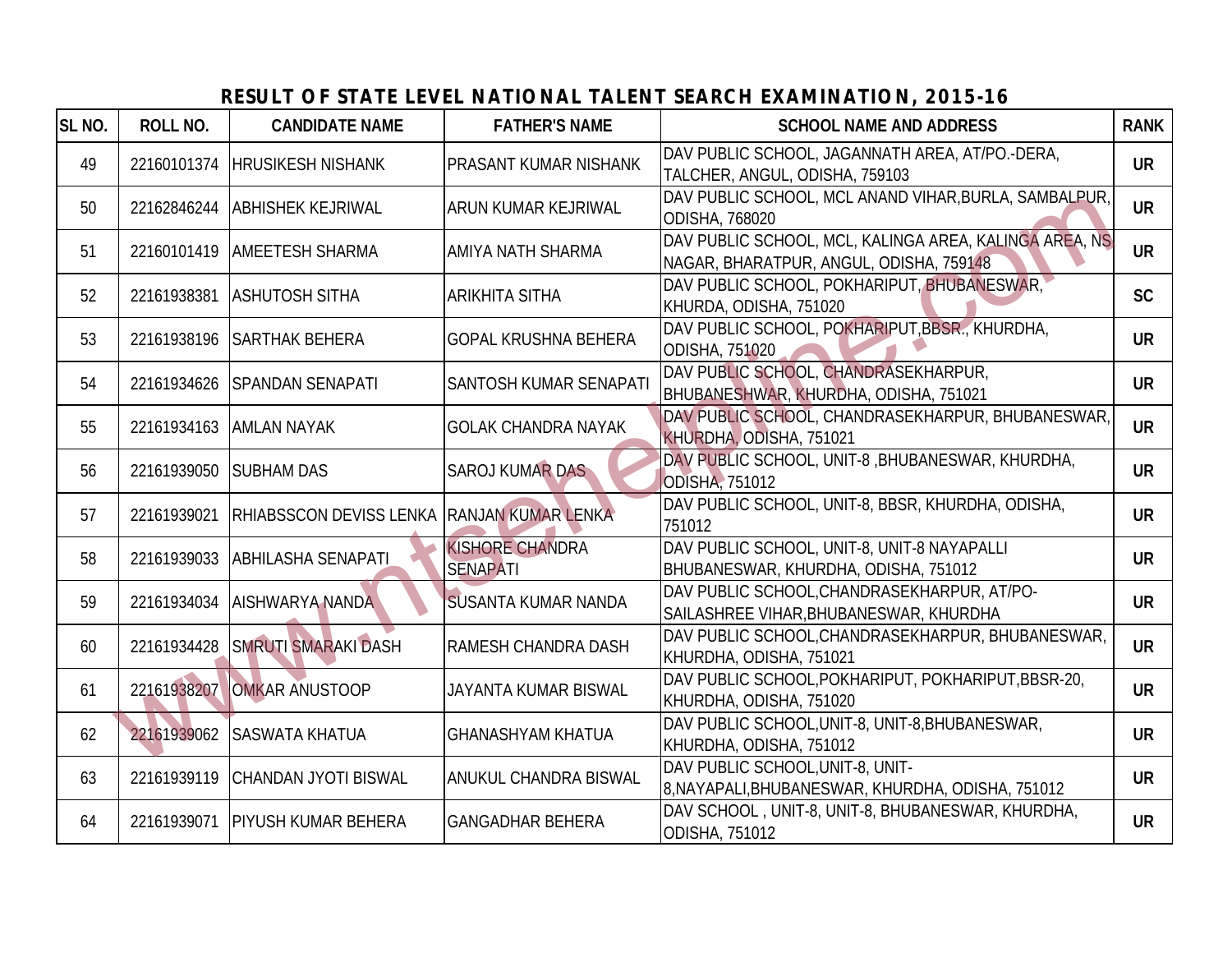#### **SL NO. ROLL NO. CANDIDATE NAME FATHER'S NAME SCHOOL NAME AND ADDRESS RANK** <sup>65</sup> <sup>22163051361</sup> SHRUTI SADUAL DR RAJAT RANJAN SADUAL DEEPIKA ENGLISH MEDIUM SCHOOL, SECTOR 5 ROURKELA, SUNDERGARH, ODISHA, 769002 **UR** 66 22163051430 MUHAMMAD HUSSAIN AHESAN ALI KHAN DEEPIKA ENGLISH MEDIUM SCHOOL, SECTOR-5, ROURKELA, SUNDERGARH, ODISHA, 769002 **UR** 67 22160714126 MILIND ANAND RANVIJAY KUMAR SINGH DELHI PUBLIC SCHOOL KALINGA, ADHALIA, PHULNAKHARA, CUTTACK, ODISHA, 754001 **UR** 68 22160715293 SASWAT DAS SATYAJIT DAS DELHI PUBLIC SCHOOL KALINGA, KALINGA, ADHALIA, PHULNAKHARA, CUTTACK **UR** <sup>69</sup> <sup>22160715253</sup> ADYASA MOHANTY ARABINDA MOHANTY DELHI PUBLIC SCHOOL, KALINGA, ADHALIA, PHULNAKHRA,CUTTACK,754001 **UR** <sup>70</sup> <sup>22160102128</sup> BHAGYAJYOTI PRIYADARSHINI ANADI CHARAN BEHERA DELHI PUBLIC SCHOOL, NALCO NAGAR , ANGUL, ODISHA, <sup>759145</sup> **SC** <sup>71</sup> <sup>22160102108</sup> ANSHUL AGARWAL BIPIN BIHARI AGARWALLA DELHI PUBLIC SCHOOL, NALCO NAGAR, ANGUL, ANGUL, ODISHA, 759145 **UR**<br>ODISHA, 759145 <sup>72</sup> <sup>22160102144</sup> SUSHREE SAMAPIKA LATE SAROJANANDA PRADHAN DELHI PUBLIC SCHOOL, NALCO NAGAR, ANGUL, ODISHA, <sup>759145</sup> **UR** 73 22160102139 SWAGAT SUSMOY SAHOO MANORANJAN SAHOO DELHI PUBLIC SCHOOL, NALCO NAGAR, NALCO NAGAR, ANGUL, ODISHA, 759145 **UR** 74 22160102089 ANSHUMAN PADHY PRABHAT KUMAR PADHY DELHI PUBLIC SCHOOL, NALCONAGAR, ANGUL, ANGUL, DELTIF FOBLIC SCHOOL, NALCONAGAN, ANGOL, ANGOL, **UR**<br>ODISHA, 759145 75 22160102086 SIBASISH MISHRA RAJENDRA MISHRA DELHI PUBLIC SCHOOL, NALCONAGAR, ANGUL, ODISHA, <sup>759145</sup> **UR** <sup>76</sup> <sup>22163051802</sup> PRITAM MALLICK PRASANT KUMAR MALLICK DELHI PUBLIC SCHOOL, SECTOR - 14, ROURKELA, SUNDARGARH, ODISHA, 769009 **SC** 77 22163051822 SIDDHANT PANDA AMIYA KUMAR PANDA DELHI PUBLIC SCHOOL, SECTOR - 14, ROURKELA, SUNDERGARH, ODISHA, 769009 **UR** <sup>78</sup> <sup>22163051810</sup> SANKAR NARAYAN SUBUDHI KAILASH SUBUDHI DELHI PUBLIC SCHOOL, SECTOR 14 ROURKELA ODISHA, SUNDERGARH, ODISHA, 769009 **UR** 79 22163051778 AYAZ ANIS MOHAMMAD ANIS DELHI PUBLIC SCHOOL, SECTOR-14, ROURKELA, SUNDERGARH, ODISHA, 769009 **UR** 80 22163051828 SOVAN SRIMAN UDAYA NARAYAN SHIAL PUBLIC SCHOOL, SECTOR-14, ROURKELA-9, SUNDERGARH, ODISHA, 769009 **SC** 22160107140 MUHAMMAD HUSSAIN AHESAN ALIKHAN DELEMIS CHOORE ADSIMITED AND A CONSISTENCION COMPANY 22160107140 MUNDANAND CHORE SHOW THE PUBLIC SCHOORE AND CHORE AND CHOORE AND CHOORE AND CHOORE AND CHOORE AND CHOORE AND CHOO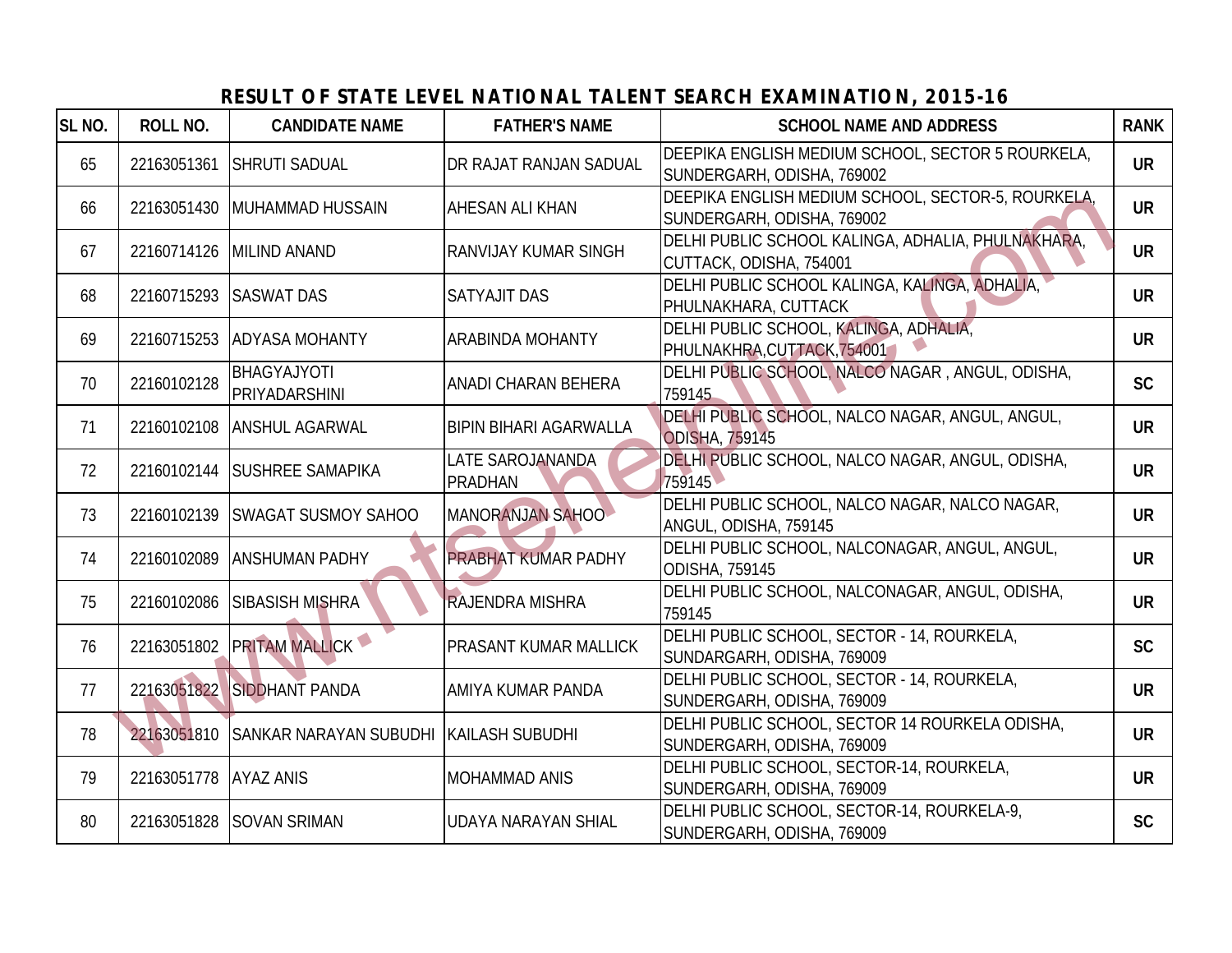## **SL NO. ROLL NO. CANDIDATE NAME FATHER'S NAME SCHOOL NAME AND ADDRESS RANK** 81 22163051784 KAUSTUV MOHAPATRA CHINTAMANI MOHAPATRA 769009<br>769009 82 22163051808 SAMARPIT SAHOO HARI KINKAR SAHOO DELHI PUBLIC SCHOOL, SECTOR-14, ROURKELA, SUNDERGARH, ODISHA, 769009 **UR** 83 22161935269 ANSHUMAN PADHI TAPAN KUMAR PADHI DEMONSTRATION MULTIPURPOSE SCHOOL, SACHIVALAYA MARG,BHOI NAGAR,UNIT-9,BHUBANESWAR, KHURDHA **UR** 84 22160512045 NIRUPAMA NANDA SAMARU NANDA GOVT. GIRLS HIGH SCHOOL, AT- GANDHINAGARPADA PO-BOLANGIR DIST- BOLANGIR, ODISHA, 767001 **SC** 85 22163051111 NIKHIL BEHERA TIRTHABASI BEHERA SERIFERA SECHOOL, SECTOR - 20, ROURKELA, SUNDERGARH, ODISHA, 769005 **SC** 86 22163051101 SOHAN KUMAR PARIDA PARIKHITA PARIDA ISPAT ENGLISH MEDIUM SCHOOL, SECTOR- 20 ROURKELA, SUNDERGARH, ODISHA, 769005 **UR** 87 22163051107 AKHILESH MANDAL SAMAR KANTI MANDAL ISPAT ENGLISH MEDIUM SCHOOL, SECTOR-20, ROURKELA-5, SUNDERGARH, ODISHA, 769005 **SC** 88 22163051099 SUDHANSU SEKHAR SWAIN LAKSHMI KANTA SWAIN ISPAT ENGLISH MEDIUM SCHOOL, SECTOR-20, ROURKELA, SUNDERGARH, ODISHA, 769005 **UR** 89 22163051105 ASHUTOSH MISHRA ASHOK KUMAR MISHRA ISPAT ENGLISH MEDIUM SCHOOL, SECTOR-20,ROURKELA, SUNDERGARH, ODISHA, 769005 **UR** <sup>90</sup> <sup>22162241452</sup> GOVIND CHANDRA MARANDI SHYAM CHARAN MARANDI JAWAHAR NAVODAYA VIDYALAYA SALBANI, AT. SALBANI, PO. DHANPUR, VIA. K. C. PUR, MAYURBHANJ **ST** <sup>91</sup> <sup>22162846228</sup> SASWAT KUMAR DASH DR MANOJ KUMAR DASH JAWAHAR NAVODAYA VIDYALAYA, AT-GOSHALA PO-KALAMATI, SAMBALPUR, ODISHA, 768025 **UR** 92 22161935169 BISWARUPA SAHOO BATAKRUSHNA SAHOO K.V NO-I, BHUBANESWAR, UNIT-IX, PO-BHOINAGAR, BHUBANESWAR, KHURDHA, ODISHA, 751022 **UR** 93 22161936300 PRAGYAN CHAKRABORTY TAPAN CHAKRABORTY KENDRIYA VIDAYALAYA NO-2, CRPF CAMPUS, NEAR FIRE STATION, BHUBANESWAR, KHURDHA, ODISHA, 751011 **UR** 94 22161934236 SHIVAM NAYAK SUKANTA KUMAR NAYAK KENDRIYA VIDYALAY NO-3, MANCESWAR, RAILWAY COLONY, **PRAGATI VIHAR, BHUBANESWAR** (MALWAT COLONT) 95 22161955268 ANANDA CHARAN HEMBRAM JATIN KUMAR HEMBRAM KENDRIYA VIDYALAYA KHURDA ROAD, RETANG COLONY, KENDRITA VIDTACATA RIJORDA ROAD, RETANO COLONT, **ST**<br>KHURDA, ODISHA, 752050 <sup>96</sup> <sup>22161934204</sup> AMAN MOHARANA BAURI BANDHU MOHARANA KENDRIYA VIDYALAYA NO 3, E3 RAIL KUNJ CHANDRASEKHARPUR, KHURDHA, ODISHA, 751017 **UR** 22163051909 SAMARPIT SAHOO HARI KINKAR SAHOO UDILINENDIA SAHOO UNIVERGARH, LODISHA 769009<br>22161935269 AMSHUMAN PADHI TAPAN KUMAR PADHI DEMONSTRATION MULTIPURPOSE SCHOOL SACHIVALANA<br>22160512045 AMSHUMAN PADHI TAPAN KUMAR PA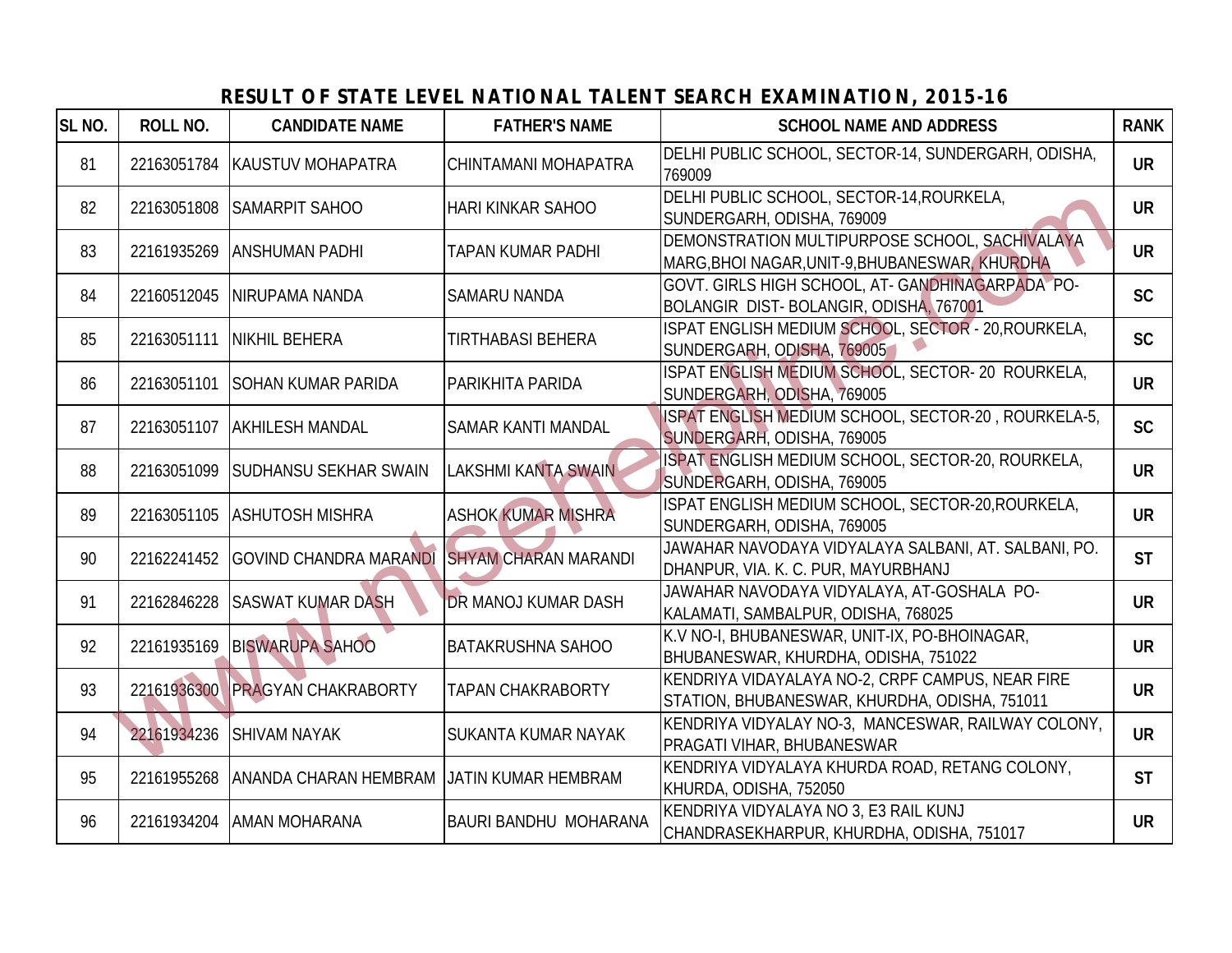| SL <sub>NO.</sub> | <b>ROLL NO.</b> | <b>CANDIDATE NAME</b>        | <b>FATHER'S NAME</b>                | <b>SCHOOL NAME AND ADDRESS</b>                                                                  | <b>RANK</b> |
|-------------------|-----------------|------------------------------|-------------------------------------|-------------------------------------------------------------------------------------------------|-------------|
| 97                | 22160714328     | <b>JABINASH MAHARANA</b>     | IANANTA KUMAR MAHARANA              | KENDRIYA VIDYALAYA NO. 1, SEC - 1, BIDANASI, CDA,<br>CUTTACK, ODISHA, 753014                    | <b>UR</b>   |
| 98                | 22161934679     | <b>MONALISA NAYAK</b>        | IMADAN MOHAN NAYAK                  | KENDRIYA VIDYALAYA NO.6, POKHARIPUT, AT JAGAMARA,<br>BHUBANESWAR, KHURDA, ODISHA, 751030        | <b>ST</b>   |
| 99                | 22160203107     | <b>RAJ KUMAR ROUL</b>        | <b>TARAK NATH ROUL</b>              | KENDRIYA VIDYALAYA, I.G. MARG, BALASORE, ODISHA, 756001                                         | <b>UR</b>   |
| 100               | 22161936119     | <b>SIBA SMARAK PANIGRAHI</b> | RAMAKANTA PANIGRAHI                 | KENDRIYA VIDYALAYA, NO-2,, CRPF CAMPUS BHUBANESWAR,<br>KHURDHA, ODISHA, 751011                  | <b>UR</b>   |
| 101               | 22162846145     | <b>SARTHAK PUJARI</b>        | IBISWA RANJAN PUJARI                | KENDRIYA VIDYALAYA, SAMBALPUR, AT-INDUSTRIAL<br>ESTATE, PO-BARAIPALI, SAMBALPUR, ODISHA, 768006 | <b>UR</b>   |
| 102               | 22161326020     | <b>PRITAM DAS</b>            | IDHIRENDRA KUMAR DAS                | KUANL HIGH SCHOOL, KUANL, AT-BADAKUANL, PO-KUANL, VIA-<br>PRITIPUR, JAJPUR, ODISHA, 755013      | <b>UR</b>   |
| 103               | 22160714197     | <b>ADITYA SAHU</b>           | LATE SARASEEJA KUMAR<br><b>SAHU</b> | L.R. D.A.V. PUBLIC SCHOOL, GANDARPUR, CUTTACK, ODISHA,<br>753003                                | <b>UR</b>   |
| 104               | 22161955152     | <b>SHRESTHA MOHAPATRA</b>    | <b>SANJAY MOHAPATRA</b>             | LOYOLA SCHOOL, CHANDRASHEKARPUR, NEAR XIM,<br>BHUBANESWAR, KHURDHA, ODISHA, 751013              | <b>UR</b>   |
| 105               | 22161955131     | <b>PRANAV MANIE</b>          | <b>MANIE RAVI</b>                   | LOYOLA SCHOOL, E.C. RAILWAY COLONY, BHUBANESWAR-<br>751023, KHURDHA, ODISHA, 751023             | <b>UR</b>   |
| 106               | 22161955161     | <b>SUBHAM SAI BEHERA</b>     | <b>SAROJ KUMAR BEHERA</b>           | LOYOLA SCHOOL, E.C.RAILWAY COLONY, BHUBANESWAR,<br>KHURDA, ODISHA, 751023                       | <b>SC</b>   |
| 107               | 22161955136     | <b>RISHIT DAS</b>            | <b>GOKUL CHANDRA DAS</b>            | LOYOLA SCHOOL, POST: E.C. RLY. COLONY<br>CHANDRASEKHARPUR BHUBANESWAR, KHURDHA, ODISHA,         | <b>UR</b>   |
| 108               | 22160203614     | <b>SIDDHANT CHOUDHARY</b>    | <b>SANJAY CHOUDHARY</b>             | MODERN PUBLIC SCHOOL, MEGHADAMBARU, BALASORE,<br>ODISHA, 756056                                 | <b>UR</b>   |
| 109               |                 | 22160203524 B SMAYAN DAS     | <b>SHASHADHARA DAS</b>              | MODERN PUBLIC SCHOOL, MEGHADAMBRU KURUDA,<br>BALASORE, ODISHA, 756056                           | <b>UR</b>   |
| 110               | 22160203786     | <b>DEBASISH PATRA</b>        | <b>SATYAJIT PATRA</b>               | RAJANIKANTA ACADEMY, N.M.PADIA, AT/PO-N.M.PADIA VIA-<br>FULBANI, BALASORE, ODISHA, 756037       | PH          |
| 111               | 22160716243     | <b>SONALI DALAI</b>          | <b>DILLIP KUMAR DALAI</b>           | RAVENSHAW COLLEGIATE SCHOOL, HIGHCOURT SQUARE<br>CHANDINICHOWK, CUTTACK, ODISHA, 753002,        | <b>SC</b>   |
| 112               | 22163051328     | <b>PRAJWAL KUMAR TIRKEY</b>  | <b>DALE TIRKEY</b>                  | SAINT PAUL'S SCHOOL, HAMIRPUR, ROURKELA,<br>SUNDERGARH, ODISHA, 769003                          | <b>ST</b>   |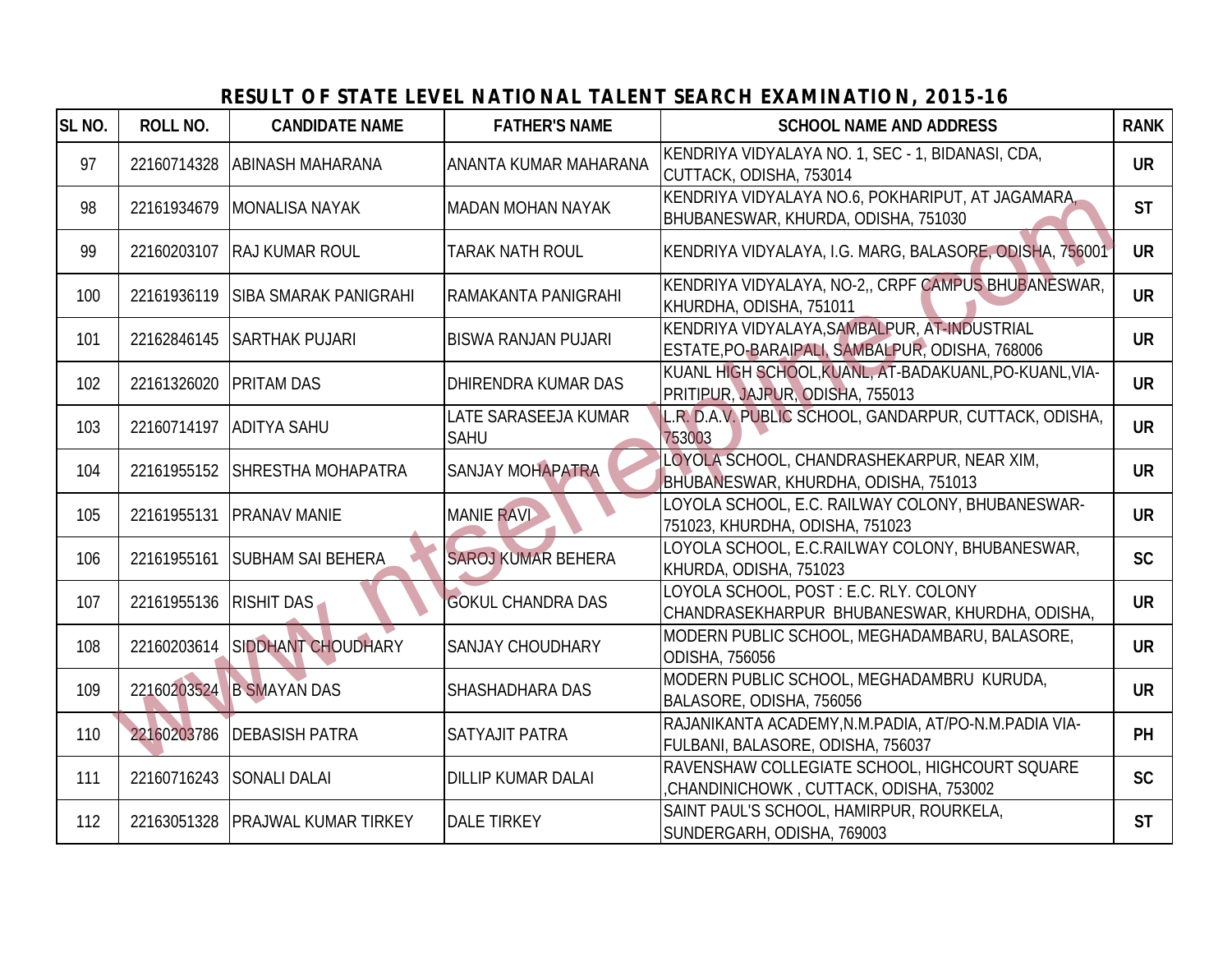| SL <sub>NO.</sub> | <b>ROLL NO.</b> | <b>CANDIDATE NAME</b>                          | <b>FATHER'S NAME</b>                       | <b>SCHOOL NAME AND ADDRESS</b>                                                                        | <b>RANK</b> |
|-------------------|-----------------|------------------------------------------------|--------------------------------------------|-------------------------------------------------------------------------------------------------------|-------------|
| 113               | 22161529228     | TRINATH NARAYAN PUJHARI   PABITRAMOHAN PUJHARI |                                            | SARASWATI SHISHU VIDYA MANDIR, BRAJAVIHAR,<br>MANDARBAGICHA PADA BHAWANIPATNA, KALAHANDI              | <b>ST</b>   |
| 114               | 22160714307     | <b>IDEEPALI SINGH</b>                          | <b>JAGANNATH SINGH</b>                     | SARASWATI SHISHU VIDYA MANDIR, SEC-9, MARKAT NAGAR,<br>CDA, CUTTACK, ODISHA, 753014                   | <b>ST</b>   |
| 115               | 22161120075     | <b>DHANANJAYA MOHALIK</b>                      | <b>JANMEJAYA MOHALIK</b>                   | SARASWATI SISHI VIDYA MANDIR, GAJAPATINAGAR,<br>BERHAMPUR, GANJAM, ODISHA, 760010                     | <b>SC</b>   |
| 116               | 22161120107     | <b>SUVAM KUMAR MAHALIK</b>                     | <b>ISUSANTA KUMAR MAHALIK</b>              | SARASWATI SISHU VIDYA MANDIR, NEELAKANTHA NAGAR<br>BERHAMPUR, GANJAM, ODISHA, 760002                  | <b>SC</b>   |
| 117               |                 | 22161939472   DURGA PRASAD NAIK                | <b>GANESH PRASAD NAIK</b>                  | SARASWATI VIDYA MANDIR, FAKIR MOHAN NAGAR,<br>BARAMUNDA, BHUBANESWAR, KHURDA, ODISHA, 751003          | <b>SC</b>   |
| 118               | 22161934687     | SOUMYASHREE SAHOO                              | <b>SAMARENDRA KUMAR SAHU</b>               | SRIMAD BHAGAWAD GITA VIDYAMANDIR, PLOT NO-3412, IRC<br>VILLAGE, NAYAPALLI, BHUBANESWAR                | <b>UR</b>   |
| 119               | 22163051330     | <b>SAPTANSHU DAS</b>                           | <b>SUBHASH CHANDRA DAS</b>                 | ST PAUL'S SCHOOL, HAMIRUR, ROURKELA, SUNDERGARH,<br><b>ODISHA, 769003</b>                             | <b>UR</b>   |
| 120               | 22161934027     | <b>ANKIT MOHANTY</b>                           | <b>RANJIT KUMAR MOHANTY</b>                | ST XAVIER'S HIGH SCHOOL, 195, KHANDAGIRI, BHUBANESWAR,<br>KHURDHA, ODISHA, 751030                     | <b>UR</b>   |
| 121               | 22163051759     | <b>ANKITA BAA</b>                              | <b>EDWARD BAA</b>                          | ST. JOSEPH'S CONVENT SCHOOL, SECTOR 19, HAMIRPUR,<br>ROURKELA, SUNDERGARH, ODISHA, 769003             | <b>ST</b>   |
| 122               |                 | 22163051384 KARAN AGARWALLA                    | <b>DR KAMAL PRASAD</b><br><b>AGARWALLA</b> | ST. PAUL'S SCHOOL, HAMIRPUR, SUNDERGARH, ODISHA,<br>769003                                            | <b>UR</b>   |
| 123               | 22161938034     | <b>SATYA SIDHARTHA PADHY</b>                   | <b>TARA PRASAD PADHY</b>                   | ST. XAVIER'S HIGH SCHOOL, 231 KEDARGOURI,<br>BHUBANESWAR, KHURDHA, ODISHA, 751002                     | <b>UR</b>   |
| 124               | 22161938052     | <b>SRICHANDAN DASH</b>                         | <b>BIBEKANANDA DASH</b>                    | ST. XAVIER'S HIGH SCHOOL, 231 KEDARGOURI,<br>BHUBANESWAR-2, KHURDHA, ODISHA, 751002                   | <b>UR</b>   |
| 125               | 22161938069     | <b>INDRANEEL DEY</b>                           | <b>DEEPANKAR DEY</b>                       | ST. XAVIER'S HIGH SCHOOL, 231, KEDAR GOURI,<br>BHUBANESWAR, KHURDHA, ODISHA, 751002                   | <b>UR</b>   |
| 126               | 22161934033     | <b>AAKRITI MOHANTY</b>                         | <b>SANJAY KUMAR MOHANTY</b>                | ST. XAVIER'S HIGH SCHOOL, KHANDAGIRI, 194, OPP.<br>KHANDAGIRI POLICE STATION, KHURDHA, ODISHA, 751030 | <b>UR</b>   |
| 127               | 22161934021     | <b>DEBESH PATTANAIK</b>                        | <b>HARAPRASAD PATTANAIK</b>                | ST. XAVIERS'S HIGH SCHOOL, KHANDAGIRI, 195, OPP.<br>KHANDAGIRI POLICE STATION, BHUBANESWAR, KHURDHA,  | <b>UR</b>   |
| 128               | 22161934600     | <b>OM ADARSH</b>                               | NIRANJAN KUMAR JENA                        | ST.JOSEPH, S HIGH SCHOOL, NEAR RAM MANDIR KHARAVEL<br>NAGAR BHUBANESWAR, KHURDHA                      | <b>UR</b>   |